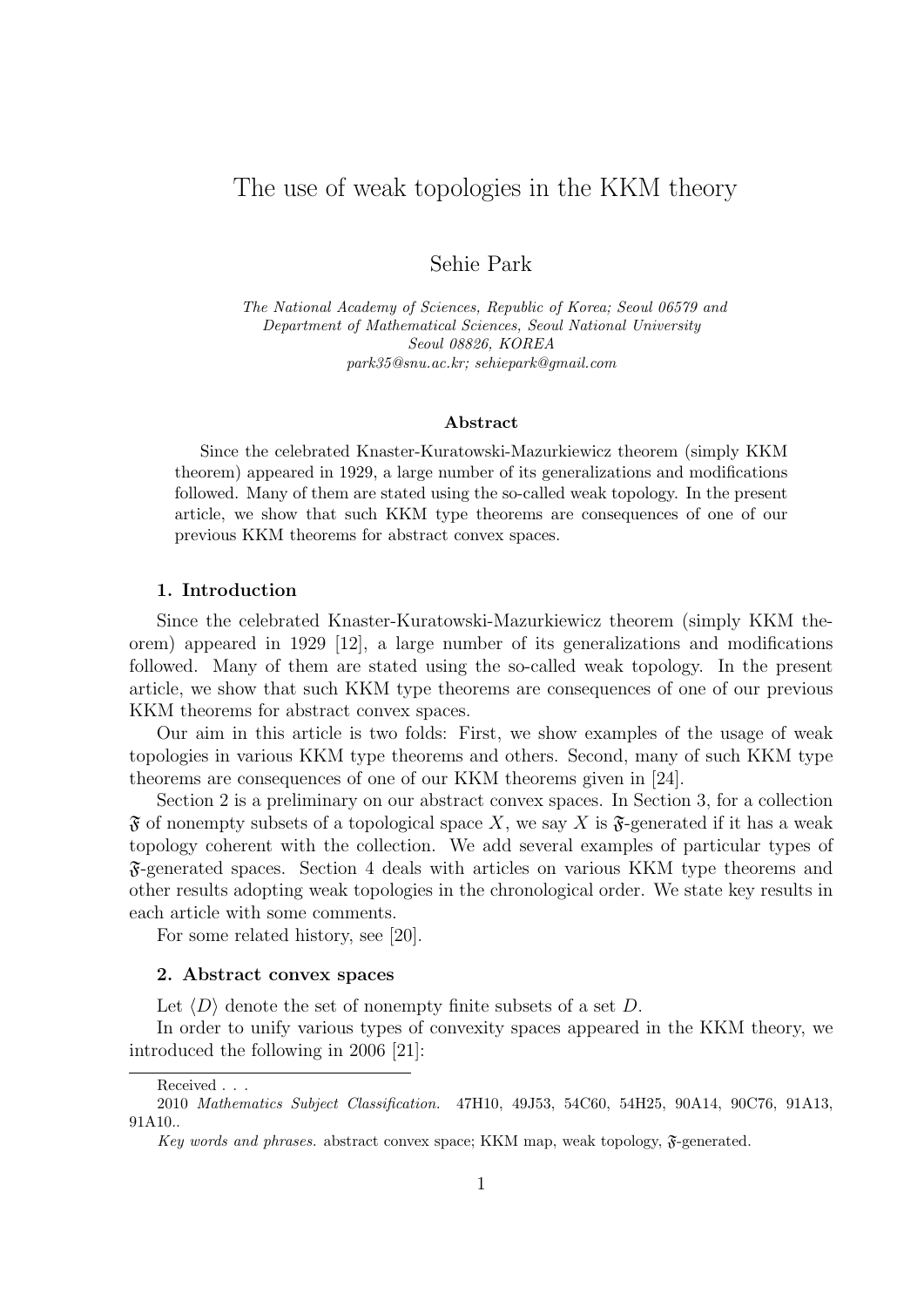**Definition.** An *abstract convex space* (*E, D*; Γ) consists of a nonempty set *E*, a nonempty set *D*, and a multimap  $\Gamma : \langle D \rangle \to E$  with nonempty values  $\Gamma_A := \Gamma(A)$  for  $A \in \langle D \rangle$ .

For any  $D' \subset D$ , the  $\Gamma$ -*convex hull* of  $D'$  is denoted and defined by

$$
\mathrm{co}_{\Gamma}D':=\bigcup\{\Gamma_A\mid A\in\langle D'\rangle\}\subset E.
$$

A subset *X* of *E* is called a Γ-*convex subset* of (*E, D*; Γ) relative to *D′* if for any  $N \in \langle D' \rangle$ , we have  $\Gamma_N \subset X$ ; that is, co<sub> $\Gamma$ </sub> $D' \subset X$ .

In case  $E = D$ , let  $(E; \Gamma) := (E, E; \Gamma)$ .

**Remark.** Recently the present author was informed that abstract convex spaces were named Γ-*convex spaces* by Zafarani [33] more early in 2004.

Later, we added to assume *E* is a topological space in an abstract convex space  $(E, D; \Gamma)$ .

**Definition.** Let  $(E, D; \Gamma)$  be an abstract convex space and Z a topological space. For a multimap  $F: E \to Z$  with nonempty values, if a multimap  $G: D \to Z$  satisfies

$$
F(\Gamma_A) \subset G(A) := \bigcup_{y \in A} G(y) \quad \text{for all } A \in \langle D \rangle,
$$

then *G* is called a *KKM map* with respect to *F*. A *KKM map*  $G : D \to E$  is a KKM map with respect to the identity map  $1<sub>E</sub>$ .

A multimap  $F: E \to Z$  is called a  $\Re \mathfrak{C}$ -map [resp. a  $\Re \mathfrak{O}$ -map] if, for any closed-valued [resp. open-valued] KKM map  $G : D \to Z$  with respect to *F*, the family  $\{G(y)\}_{y \in D}$ has the finite intersection property. In this case, we denote  $F \in \mathcal{RC}(E, Z)$  [resp.  $F \in$  $\mathfrak{RO}(E, Z)$ . See [22].

**Definition.** The *partial KKM principle* for an abstract convex space (*E, D*; Γ) is the statement  $1_E \in \mathfrak{RC}(E, E)$ , that is, for any closed-valued KKM map  $G : D \multimap E$ , the family  ${G(y)}_{y\in D}$  has the finite intersection property. The KKM principle is the statement  $1_E \in \mathfrak{RC}(E, E) \cap \mathfrak{RO}(E, E)$ , that is, the same property also holds for any open-valued KKM map.

An abstract convex space is called a (*partial*) *KKM space* if it satisfies the (partial) KKM principle, resp.

In our recent works, we studied elements or foundations of the KKM theory on abstract convex spaces and noticed there that many important results therein are related to the (partial) KKM principle. For the literature, see [22] and the references therein.

We gave known examples of (partial) KKM spaces in [22] and some subsequent articles. The following are some of them.

**Definition.** A triple  $(X, D; \Gamma)$  is called an H-*space* if X is a topological space, D is a nonempty subset of *X*, and  $\Gamma = {\Gamma_A}$  is a family of contractible (or, more generally,  $\omega$ connected) subsets of *X* indexed by  $A \in \langle D \rangle$  such that  $\Gamma_A \subset \Gamma_B$  whenever  $A \subset B \in \langle D \rangle$ .

If  $D = X$ , we denote  $(X, \Gamma)$  instead of  $(X, X, \Gamma)$ , which is called a *c*-space by Horvath [9].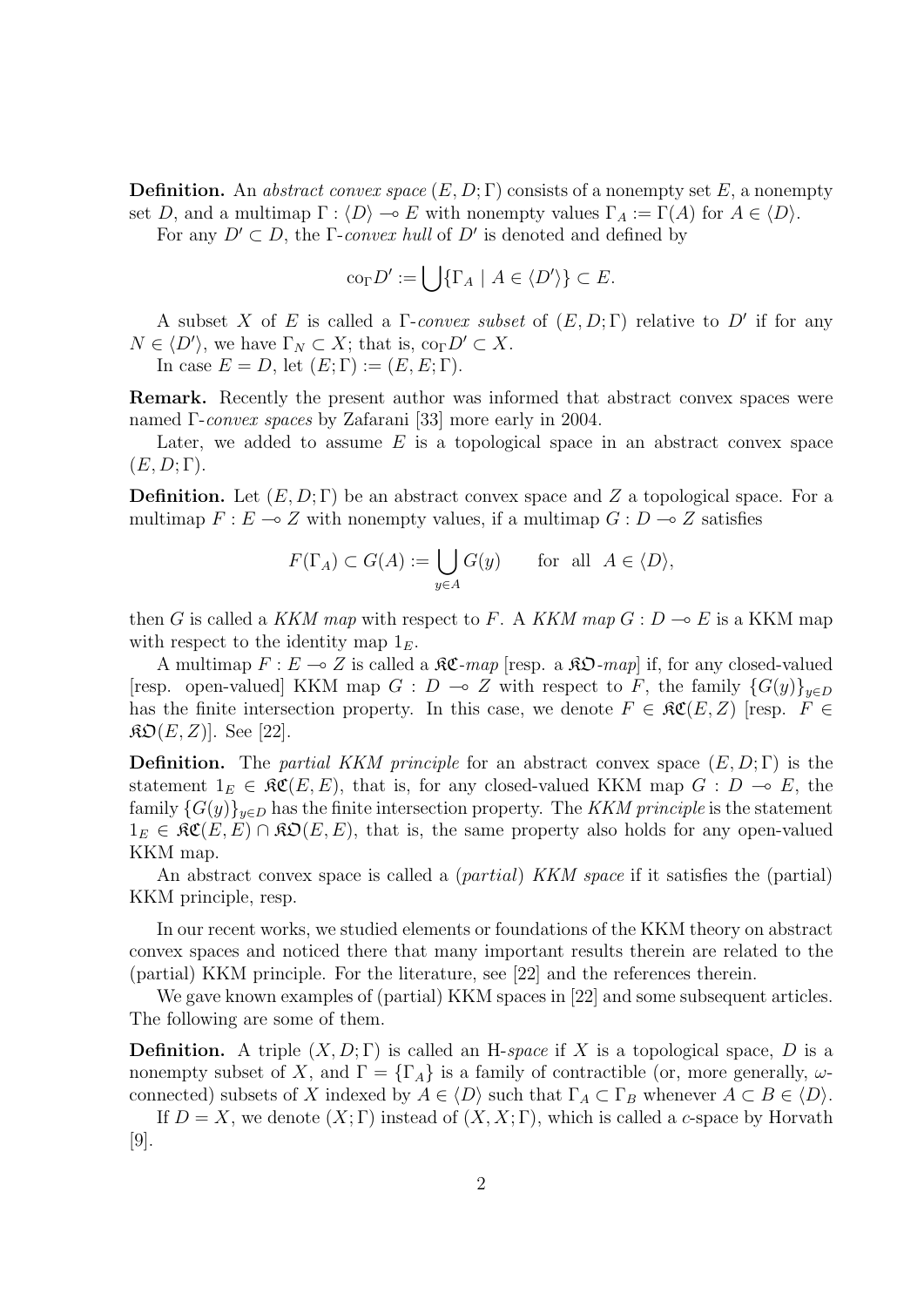**Definition.** A  $\phi_A$ -space  $(X, D; {\phi_A}_{A \in \langle D \rangle})$  consists of a topological space X, a nonempty set *D*, and a family of continuous functions  $\phi_A : \Delta_n \to X$  (that is, singular *n*-simplices) for  $A \in \langle D \rangle$  with  $|A| = n + 1$ . By putting  $\Gamma_A := \phi_A(\Delta_n)$  for each  $A \in \langle D \rangle$ , the triple  $(X, D; \Gamma)$  becomes an abstract convex space.

Now we have the following diagram for triples (*E, D*; Γ):

Simplex =*⇒* Convex subset of a t.v.s. =*⇒* Lassonde type convex space

=*⇒* H-space =*⇒* G-convex space =*⇒ ϕA*-space =*⇒* KKM space

=*⇒* Partial KKM space =*⇒* Abstract convex space.

Note that each implication in the above diagram is proper; that is, its converse does not hold.

Consider the following related four conditions for a map  $G: D \to Z$  to a topological space *Z*:

 $(a) \bigcap_{y \in D} \overline{G(y)} \neq \emptyset$  implies  $\bigcap_{y \in D} G(y) \neq \emptyset$ .

(b)  $\bigcap_{y \in D} \overline{G(y)} = \overline{\bigcap_{y \in D} G(y)}$  (*G* is *intersectionally closed-valued* [15]).

(c)  $\bigcap_{y \in D} \overline{G(y)} = \bigcap_{y \in D} G(y)$  (*G* is *transfer closed-valued*).

(d) *G* is closed-valued.

In [15], Luc et al. noted that (a)  $\Leftarrow$  (b)  $\Leftarrow$  (c)  $\Leftarrow$  (d), and gave examples of multimaps satisfying (b) but not (c).

The following KKM theorem is due to ourselves; see [22,23,24,26,27]:

**Theorem A.** Let  $(E, D; \Gamma)$  be a partial KKM space [resp. KKM space] and  $G: D \to E$ *a KKM map such that*

(1) *G is closed-valued [resp. open-valued].*

*Then the family*  $\{G(z) \mid z \in D\}$  *has the finite intersection property. Moreover, suppose that*

(2) *there exists a nonempty compact subset K of E such that one of the following*

*holds:*

(i)  $K = E$ ;

(ii)  $K = \bigcap \{ \overline{G(z)} \mid z \in M \}$  for some  $M \in \langle D \rangle$ ; or

(iii) *for each*  $N \in \langle D \rangle$ *, there exists a compact*  $\Gamma$ -convex subset  $L_N$  *of E relative to some*  $D' \subset D$  *such that*  $N \subset D'$  *and*  $L_N \cap \bigcap_{z \in D'} \overline{G(z)} \subset K$ *.* 

*Then*  $K \cap \bigcap \{ \overline{G(z)} \mid z \in D \} \neq \emptyset$ .

*Furthermore,*

( $\alpha$ ) *if G* is transfer closed-valued, then  $K \cap \bigcap \{G(z) \mid z \in D\} \neq \emptyset;$ 

(*β*) if *G* is intersectionally closed-valued, then  $\bigcap \{G(z) \mid z \in D\} \neq \emptyset$ .

Cases (i) and (ii) are immediate routine consequences of the definition of partial KKM spaces. Theorem A implies the Fan matching property, some geometric property, the Fan-Browder fixed point property, some minimax inequality, several variational inequalities,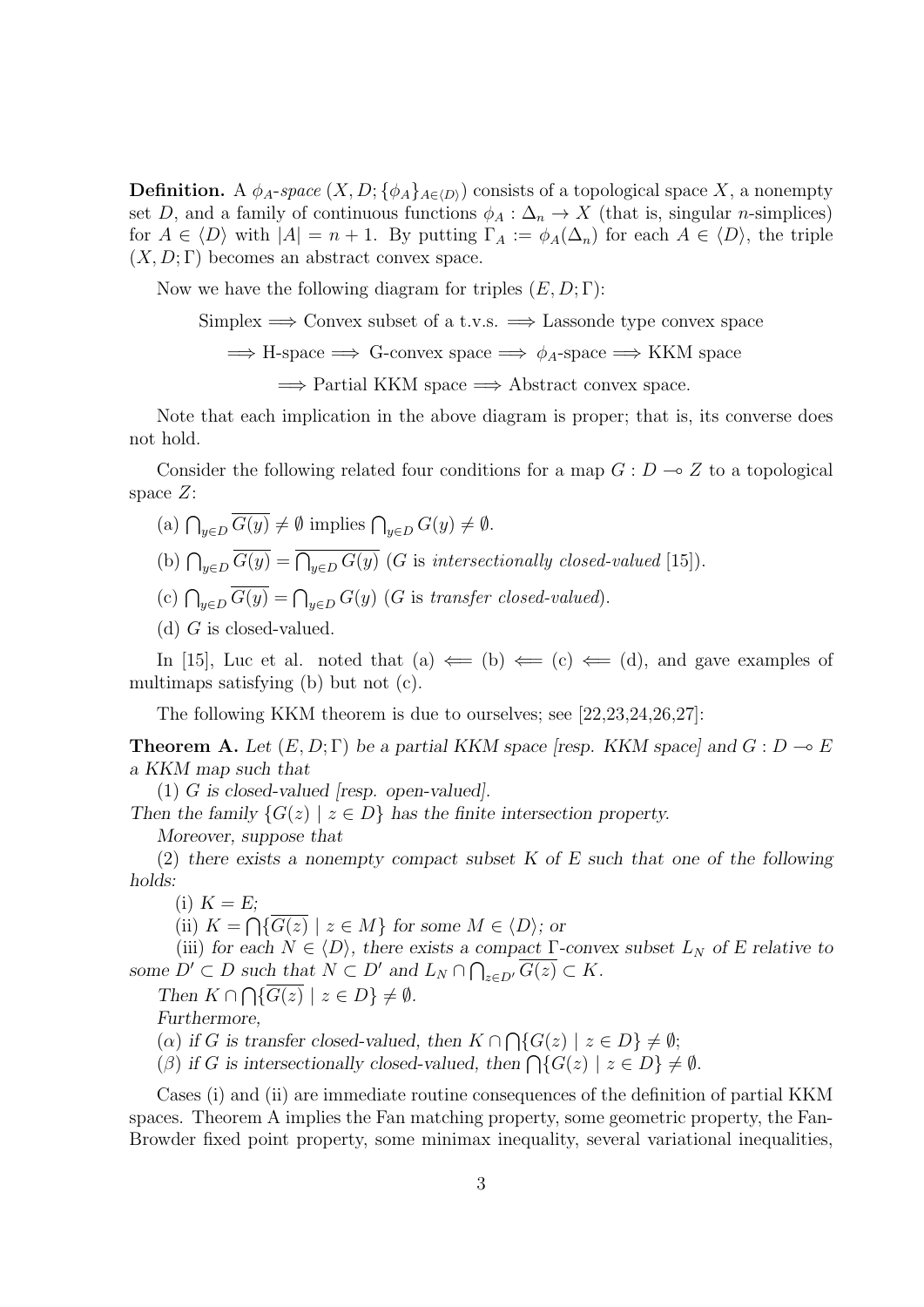von Neumann type minimax theorems, Nash equilibrium theorems, and many others. See [22] with some corrections in [26] and the references therein.

### **3. Weak extensions of a topology**

We begin with the following new definition:

**Definition.** Let X be a topological space and  $\mathfrak{F}$  be a collection of nonempty subsets of X (having a certain property P, sometimes). Then X is said to be  $\mathfrak{F}$ -generated if it has a weak topology coherent with the collection  $\mathfrak{F}$ ; i.e., if a subset A of X intersects each set  $C \in \mathfrak{F}$  in a closed set, then *A* is closed.

Note that any topological space is  $\mathfrak{F}$ -generated when  $\mathfrak{F}$  is the collection of all closed subsets, that is, its topology.

Each of the following articles concerned with particular types of  $\mathfrak{F}$ -generated spaces.

Park 1968 [16]:  $\mathfrak{F}$  is all closed subsets of X which possesses the *admissible* property *P*, that is, it is inherited by closed sets.

Park 1970 [17]:  $\mathfrak{F}$  is a collection of closed subsets of X such that every relatively closed subset of an element of  $\mathfrak{F}$  is also in  $\mathfrak{F}$ .

Brézis-Nirenberg-Stampacchia 1972 [2]: In a topological vector space  $E, \mathfrak{F}$  is all finite dimensional subspaces.

Dugundji-Granas 1978 [5]:  $\mathfrak{F}$  is the class of all finite dimensional flats  $L \subset E$  having the Euclidean topology.

Lassonde 1983 [14]: (a convex space X)  $\mathfrak F$  is the class of convex hulls of its finite subsets with the Euclidean topology.

Lassonde 1983 [14]: (a *k*-space *Y*)  $\mathfrak{F}$  is the class of compact subsets of *Y*.

Park-Kim 1987 [29]:  $\mathfrak{F}$  is the class of finite dimensional subsets.

Khamsi 1996 [11]: In a metric space  $H, \mathfrak{F}$  is the family of intersections of closed balls containing a finite subsets.

Isac-Yuan 1999 [10], Yuan 1999 [32]: In a metric space  $H$ ,  $\mathfrak{F}$  is the family of intersections of closed balls.

Kirk-Sims-Yuan 2000 [13]: In a metric space  $H$ ,  $\mathfrak{F}$  is the family of intersections of closed balls.

### **4. Various KKM type theorems and others**

In this section, we list articles on various KKM type theorems and others in the chronological order. We state important results in each article with some comments.

The numbers attached to Definitions or Theorems are the ones in the original source.

**Knaster-Kuratowski-Mazurkiewicz 1929** — FM 14 [12]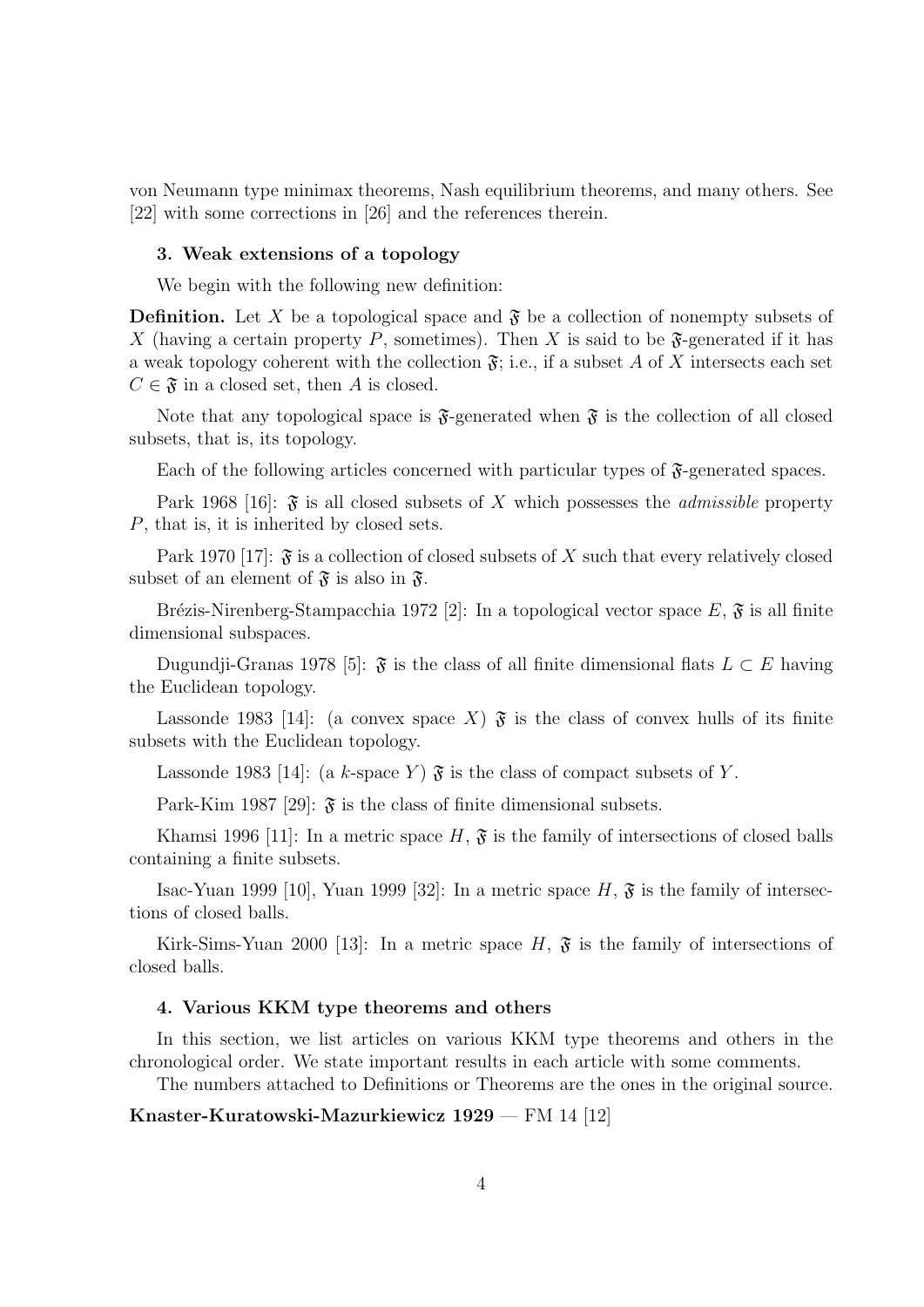Knaster, Kuratowski, and Mazurkiewicz [12] obtained the following so-called KKM theorem from the Sperner lemma:

**Theorem.** Let  $A_i$   $(0 \leq i \leq n)$  be  $n+1$  *closed subsets of an*  $n$ *-simplex*  $p_0p_1 \cdots p_n$ *. If the inclusion relation*

$$
p_{i_0}p_{i_1}\cdots p_{i_k}\subset A_{i_0}\cup A_{i_1}\cup\cdots\cup A_{i_k}
$$

holds for all faces  $p_{i_0}p_{i_1}\cdots p_{i_k}$   $(0 \le k \le n, 0 \le i_0 < i_1 < \cdots < i_k \le n)$ , then  $\bigcap_{i=0}^n A_i \ne \emptyset$ .

*Comments*: It is known later that all  $A_i$  can be also open sets. Let  $\Delta_n$  be a standard *n*simplex, *V* the set of its vertices, and  $\Gamma =$  co is the convex hull operator. Then  $(\Delta_n, V; \Gamma)$ is a KKM space and  $\Delta_n$  is  $\mathfrak{F}\text{-generated for } \mathfrak{F} = {\Delta_n}$ . Therefore, the KKM theorem follows from Theorem A(i).

**Fan 1961** — Math. Ann. 142 [6]

A milestone on the history of the KKM theory was erected by Ky Fan [6]. He extended the KKM theorem to infinite dimensional spaces and applied it to coincidence theorems generalizing the Tychonoff fixed point theorem and a result concerning two continuous maps from a compact convex set into a uniform space.

**Lemma.** *Let X be an arbitrary set in a Hausdorff topological vector space Y . To each*  $x \in X$ , let a closed set  $F(x)$  in Y be given such that the following two conditions are *satisfied:*

(i) The convex hull of any finite subset  $\{x_1, x_2, \cdots, x_n\}$  of  $X$  is contained in  $\bigcup_{i=1}^n F(x_i)$ . (ii)  $F(x)$  *is compact for at least one*  $x \in X$ *.* 

*Then*  $\bigcap_{x \in X} F(x) \neq \emptyset$ *.* 

*Comments*: This is usually known as the KKMF theorem. Later it was known that the Hausdorffness is redundant by Lassonde and that Lemma has numerous applications; see [25, 27].

Note that  $(Y, X; \text{co})$  is a (partial) KKM space and *Y* is  $\mathfrak{F}\text{-generated}$  for  $\mathfrak{F} = \{Y\}.$ Therefore, the KKMF theorem follows from Theorem A(ii).

## **Park 1968** — JKMS 5 [16]

In [16] we generalized the concepts of compactly generated spaces (or Hausdorff *k*spaces) and reflexive compact mappings. Using these concepts we obtain sufficient conditions for mappings to generate upper-semicontinuous (u.s.c.) decompositions of certain types of spaces with coherent topologies. We also show that some of the results generalize similar situations which are given previously.

Throughout [16], a property *P* is said to be *admissible* if it is inherited by closed sets.

**Definition 3.1.** Let *X* be a topological space and *P* an admissible property. A *P*-set in *X* is a closed subset of *X* which possesses the property *P*. *X* is said to be *P*-generated if it has a topology coherent with the collection of its *P*-sets; i.e., if a subset *A* of *X* intersects each *P*-set in a closed set, then *A* is closed.

*Comments: P*-generated spaces are  $\mathfrak{F}$ -generated when  $\mathfrak{F}$  is the collection of all *P*-sets.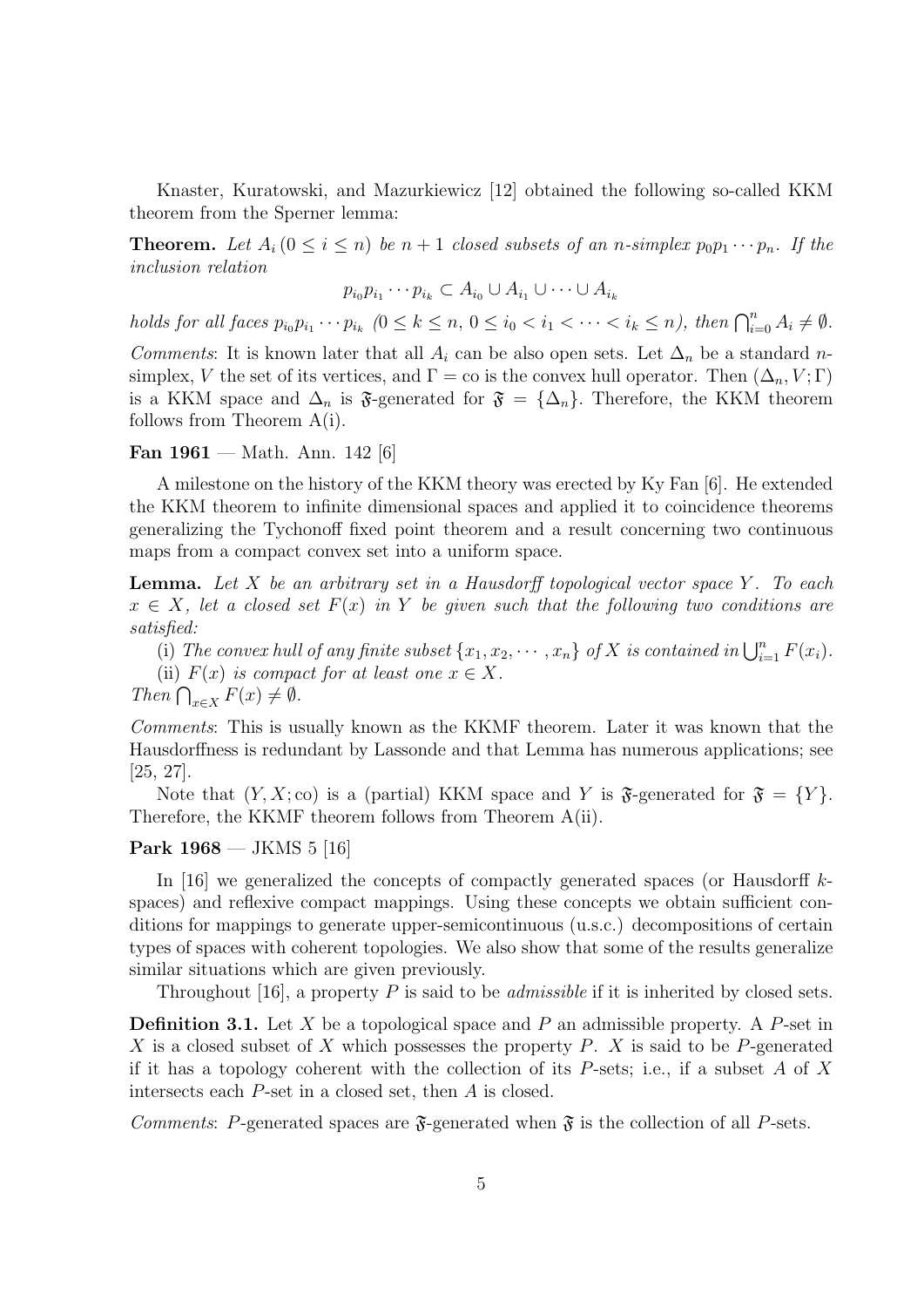**Park 1970** — JKMS 7 [17]

In [17], we first consider some properties of spaces with weak topologies with respect to appropriate families of subspaces and weak topologies finer than given topologies, and show that the collection of such weak extensions of a topology forms a complete lattice.

An *admissible family A* of a topological space *X* is a collection of closed subsets of *X* such that every relatively closed subset of an element of  $A$  is also in  $A$ . The elements of *A* will be called *A*-sets. The space *X* is called *A*-*generated* if and only if the original topology of X is the weak topology with respect to  $A$ . In the literature this topology is often called the coherent topology with *A* [30].

Let  $(X, \mathcal{T})$  be a topological space and  $\mathcal{A}$  an admissible family of  $(X, \mathcal{T})$ . The *weak extension* of  $\mathcal T$  with respect to  $\mathcal A$  or simply  $\mathcal A$ -*extension* of  $\mathcal T$  is defined to be the family  $\mathcal{T}(\mathcal{A})$  of all subsets *U* of *X* such that, for every *S* in  $\mathcal{A}, U \cap S$  is open in *S*. Equivalently, *C* is  $\mathcal{T}(\mathcal{A})$ -closed if and only if  $C \cap S$  is closed in *S*.

*Comments*: The paper [17] gives particular examples of  $\mathfrak{F}$ -generated spaces.

**Brézis-Nirenberg-Stampacchia 1972** — Boll.U.M.I. (4)6 [2]

*From the text*: This paper [2] is based on a lemma which generalizes a finite dimensional result of Knaster-Kuratowski-Mazurkiewicz [12]. The following is slightly more general than the one used by Ky Fan in [6].

**Lemma 1.** *Let X be an arbitrary set in a Hausdorff topological vector space E, and*  $F: X \longrightarrow E$  *a map satisfying* 

(a)  $\overline{F(x_0)} = L$  *is compact for some*  $x_0 \in X$ *.* 

(b)  $\operatorname{co}A \subset F(A)$  *for each*  $A \in \langle X \rangle$ *.* 

(c) For every  $x \in X$ , the intersection of  $F(x)$  with any finite dimensional subspace is *closed.*

(d) *For every convex subset D of E we have*

$$
\overline{\bigcap_{x\in X\cap D} F(x)} \cap D = \bigcap_{x\in X\cap D} F(x) \cap D.
$$

*Then*  $\bigcap_{x \in X} F(x) \neq \emptyset$ *.* 

*Comments*: Other results in [2] are consequences of Lemma 1. In Lemma 1, the closure operation on  $E$  is given with respect to its original topology, and (c) is for  $\mathfrak{F}\text{-generated}$ one where  $\mathfrak{F}$  is the family of finite dimensional subspaces.

However, we can prove Lemma 1 without assuming Hausdorffness of *E* and (c). Moreover we can replace (d) by the following particular case for  $D = E$ :

(d') (transfer closednes)  $\overline{\bigcap_{x \in X} F(x)} = \bigcap_{x \in X} F(x)$ .

*Proof of Lemma 1*: Recall that  $(E, X; \text{co})$  is a KKM space and note that  $\overline{F}: X \to E$ is a closed-valued KKM map by (b). Then  $\{\overline{F}(x) \mid x \in X\}$  has the finite intersection property by the first part of Theorem A. Moreover,  $K := L = \overline{F(x_0)}$  is compact. Hence, by Theorem A(ii), we have  $\bigcap \{ \overline{F}(x) \mid x \in X \} \neq \emptyset$ . Moreover, by (d'), *F* is intersectionally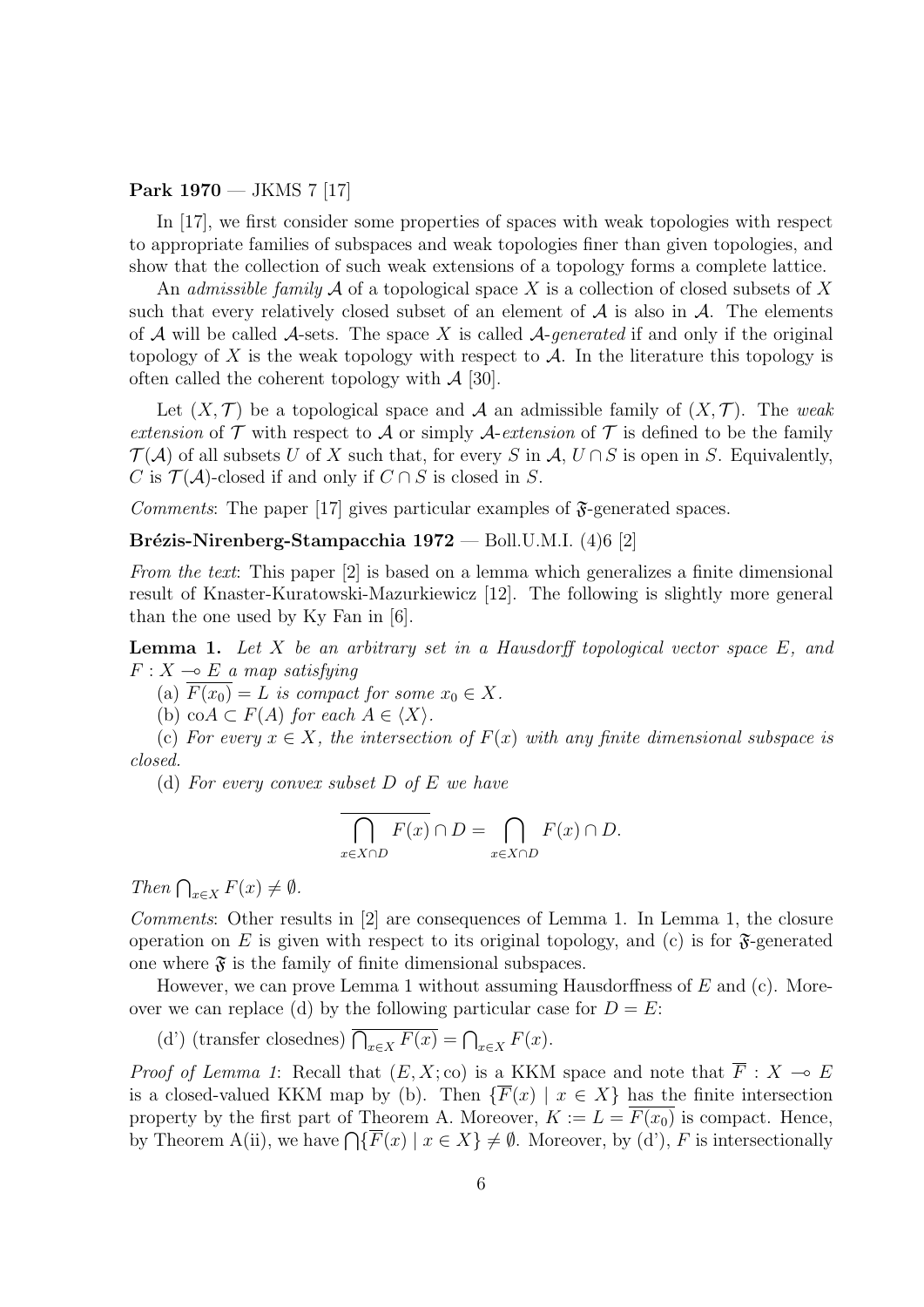closed-valued. Therefore, by Theorem A for the case  $(\beta)$ , we have  $\bigcap_{x \in X} F(x) \neq \emptyset$ . This completes our proof.

**Lassonde 1983** — JMAA 97 [14]

*From the text*:

**Definition 2.** A *convex space X* is a convex set (in a vector space) with any topology that induces the Euclidean topology on the convex hulls of its finite subsets.

**Theorem 000.** Let D be any subset of a convex space X and  $G: D \rightarrow 2^X$  a KKM *multifunction with closed values. If*  $G(x)$  *is compact for at least one*  $x \in D$ *, then*  $\bigcap \{ G(x) \mid x \in D \} \neq \emptyset$ .

**Definition 3.** Let *X* be a convex space. A nonempty set  $K \subset X$  is called a *c*-*compact set* if for each finite subset  $\mathcal{F} \subset X$  there is a compact convex set  $K_{\mathcal{F}} \subset X$  such that  $K \cup F \subset K$ *F*.

**Definition 4.** Let *Y* be a topological space. A set  $B \subset Y$  is said to be *compactly closed* (*open*, respectively) in *Y* if for every compact set  $L \subset Y$  the set  $B \cap L$  is closed (open, respectively) in *L*.

**Theorem I.** *Let D be an arbitrary set in a convex space X, Y any topological space, and*  $F: D \to 2^Y$  *a multifunction having the following properties* 

(i) For each  $x \in D$ ,  $F(x)$  is compactly closed in Y.

(ii) *For some continuous map*  $s: X \to Y$ *, the multifunction*  $G: D \to 2^X$  *given by*  $G(x) = s^{-1}(F(x))$  *is KKM.* 

(iii) *For some c-compact set*  $K \subset X$ ,  $\bigcap \{F(x) \mid x \in K \cap D\}$  *is compact.*  $Then \bigcap \{F(x) \mid x \in D\} \neq \emptyset.$ 

*Comments*: Every convex space is a KKM space. In Theorem I, we may assume *Y* is a *k*-space. Note that condition (iii) of Theorem I is a particular case of (iii) in Theorem A. Consequently, Theorem I follows from Theorem A.

**Fan 1984** — Math. Ann. 266 [8]

Fan [7,8] introduced a KKM theorem with a more general coercivity (or compactness) condition for noncompact convex sets as follows.

**The 1984 KKM Theorem.** [8] *In a Hausdorff topological vector space, let Y be a convex set and*  $\emptyset \neq X \subset Y$ *. For each*  $x \in X$ *, let*  $F(x)$  *be a relatively closed subset of Y* such that the convex hull of every finite subset  $\{x_1, x_2, \ldots, x_n\}$  of X is contained in *the corresponding union*  $\bigcup_{i=1}^{n} F(x_i)$ *. If there is a nonempty subset*  $X_0$  *of*  $X$  *such that the intersection*  $\bigcap_{x \in X_0} F(x)$  *is compact and*  $X_0$  *is contained in a compact convex subset of*  $Y$ , *then*  $\bigcap_{x \in X} F(x) \neq \emptyset$ .

*Comments*: This was first introduced in 1979 [7] without proof and was proved in 1984 [8] via an equivalent matching theorem for open covers of convex sets. The 1984 theorem follows from Theorem A. See also Park [24].

**Park-Kim 1987** — JKMS 24 [29]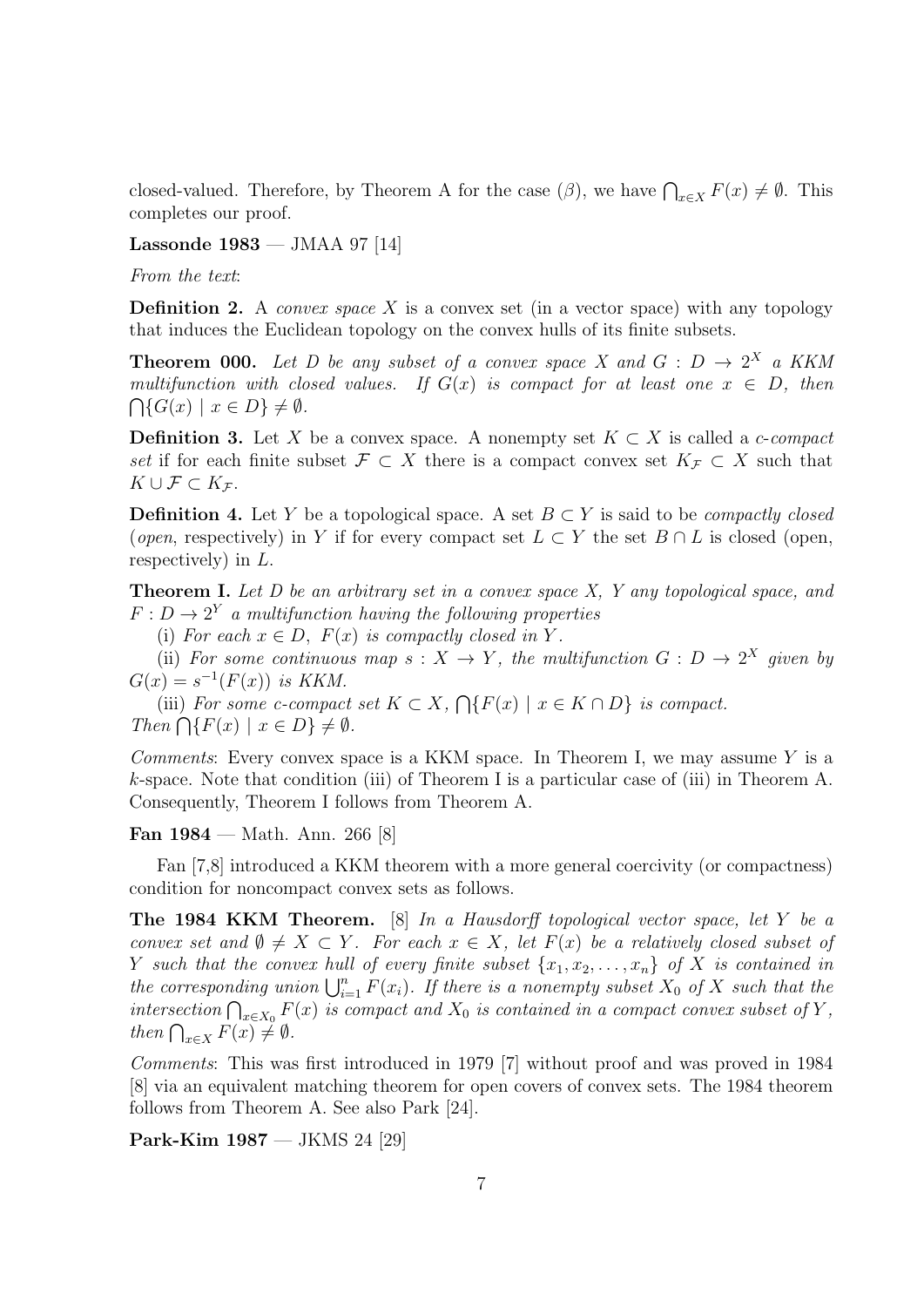*From the text*: We introduce more general closedness conditions (in KKM type theorems), which are relative versions of Dugundji-Granas [5] and Lassonde [14].

**Definition.** Let *Y* be a nonempty subset of a topological vector space *E*. A set  $X \subset Y$ is called a *finitely relatively closed* subset of *Y* if the intersection of *X* with any finite dimensional subspace *F* of *E* is a relatively closed subset of  $Y \cap F$ . A set  $X \subset Y$  is called a *compactly relatively closed* subset of *Y* if the intersection of *X* with any compact subset *K* of *E* is a relatively closed subset of  $Y \cap K$ .

Note that every finitely closed subset of *E* is necessarily finitely relatively closed, and every compactly closed subset of *E* is also compactly relatively closed. Moreover, every relatively closed subset is also finitely relatively closed and compactly relatively closed. Note that if *Y* is closed, then the relative versions of Definition are equivalent to the corresponding ones in [4,14].

**Lemma.** Let *Y* be a convex subset of a Hausdorff topological vector space *E*, and  $\emptyset \neq$  $X \subset Y$ . Let  $T : X \to 2^E$  be a KKM-map such that each  $T(x)$  is a relatively closed subset *of Y*. Furthermore, assume that there exists a nonempty subset  $X_0 \subset X$ *, contained in some precompact convex subset*  $Y_0$  *of*  $Y$ *, such that*  $\overline{\bigcap_{x \in X_0} T(x)}$  *is a compact subset of*  $Y$ *.*  $Then \bigcap_{x \in X} T(x) \neq \emptyset.$ 

**Theorem 1.** *Let Y be a convex subset of a Hausdorff topological vector space E, and*  $\emptyset \neq X \subset Y$ . Let  $T : X \multimap E$  be a KKM-map such that each  $Tx$  is finite relatively closed *subset of Y . Furthermore, assume the following:*

(1) *There exists a nonempty finite dimensional set*  $X_0 \subset X$ *, contained in some compact convex subset of Y*, such that  $\overline{\bigcap_{x \in X_0} Tx}$  *is a compact subset of Y*.

(2) *For every line segment L of E we have*

$$
\overline{\bigcap_{x\in X\cap L} Tx} \cap L = \bigcap_{x\in X\cap L} Tx \cap L.
$$

*Then*  $\bigcap_{x \in X} Tx \neq \emptyset$ *.* 

*Comments*: The above definition is theoretically possible, but seems to be not practical. All results in this paper is based on Lemma, whose proof is based on the KKMF theorem. Consequently, all results in this article follow from Theorem A. See also [19].

**Khamsi 1996** — JMAA 204 [11]

*From the text*: In hyperconvex metric spaces, we introduce KKM mappings. Then we prove an analogue to Ky Fan's fixed point theorem in hyperconvex metric spaces.

The following is due to Aronszajn and Panitchpakdi [1]:

**Definition 1.** A metric space  $(M, d)$  is said to be *hyperconvex* if  $\bigcap_{\alpha} B(x_{\alpha}, r_{\alpha}) \neq \emptyset$  for any collection  ${B(x_\alpha, r_\alpha)}$  of closed balls in *M* for which  $d(x_\alpha, x_\beta) \leq r_\alpha + r_\beta$ .

Here we use  $B(x, r)$  for the closed ball about  $x \in M$  and of radius  $r > 0$ .

**Definition 2.** Let  $(M, d)$  be a metric space and  $A \subset M$  a nonempty bounded subset. Set: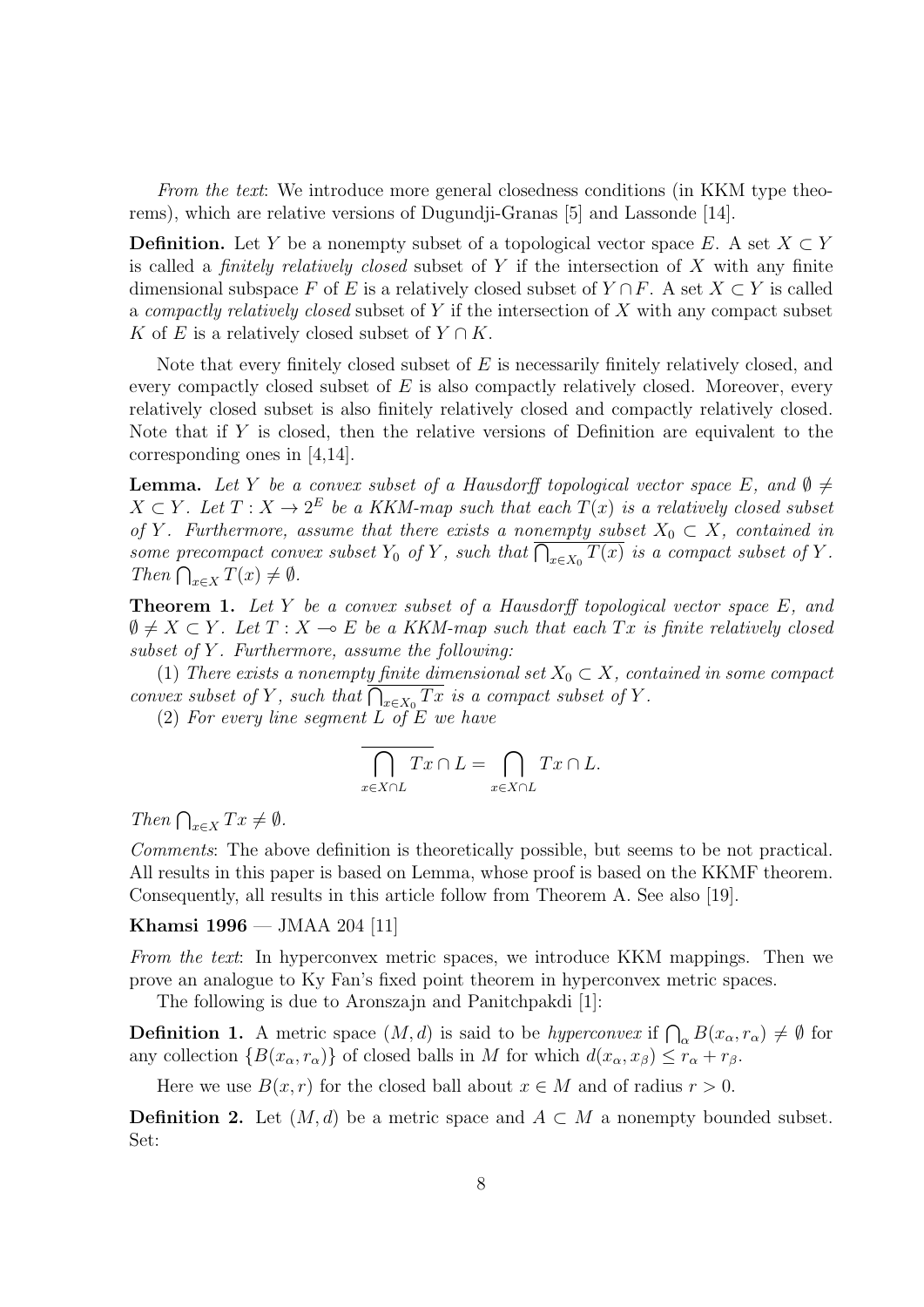$BI(A) = \bigcap \{B \mid B \text{ is a closed ball such that } A \subset B\};$ 

 $\mathcal{A}(M) = \{A \subset M \mid A = \text{BI}(A)\}\$ , i.e.,  $A \in \mathcal{A}(M)$  iff *A* is an intersection of balls. In this case we will say *A* is an *admissible* subset of *M*.

A subset A of a metric space M is called *finitely closed* if for every  $x_1, x_2, \dots, x_n \in M$ the set  $BI{x_i} \cap A$  is closed.

**Definition 3.** Let *H* be a metric space and  $X \subset H$ . A multivalued mapping  $G: X \to 2^H$ is called a KKM-map if  $BI\{x_1, \ldots, x_n\} \subset G\{x_1, \ldots, x_n\}$  for any  $x_1, \ldots, x_n \in X$ .

**Theorem 3.** (KKM-Map Principle) *Let H be hyperconvex metric space, X an arbitrary subset of H, and*  $G: X \to 2^H$  *a KKM-map such that each*  $G(x)$  *is finitely closed. Then the family*  ${G(x) : x \in X}$  *has the finite intersection property.* 

**Theorem 4.** Let H be a hyperconvex metric space and  $X \subset E$  an arbitrary subset. Let  $G: X \to E$  *be a KKM map such that*  $G(x)$  *is closed for any*  $x \in X$  *and*  $G(x_0)$  *is compact for some*  $x_0 \in X$ *. Then we have* 

$$
\bigcap_{x \in X} G(x) \neq \emptyset.
$$

*Comments*: It is known that a normed vector space *X* is not hyperconvex in general, and the spaces  $(\mathbb{R}^n, || \cdot ||_{\infty}), l^{\infty}, L^{\infty}$  and  $\mathbb{R}$ -trees are hyperconvex.

Since each admissible subset of a hyperconvex metric space is hyperconvex and hence contractible, the following is due to Horvath [9]:

**Lemma 1.** *Any hyperconvex metric space H is a c-space*  $(H; \Gamma)$ *, where*  $\Gamma_A = \text{BI}(A)$  *for each*  $A \in \langle H \rangle$ *.* 

From Lemma 1 and our KKM theory, we have the following:

**Lemma 2.** *Every hyperconvex metric space is a KKM metric space, that is, a metric space satisfying the KKM principle.*

Based on the partial KKM principle (Theorem 3) on hyperconvex metric spaces, Khamsi obtained a KKM theorem (Theorem 4), a Fan type best approximation lemma, and a Fan type fixed point theorem for such spaces. Here the basic KKM theorem is a particular form of Theorem A for hyperconvex metric spaces.

**Cheng 1997** — Prog. Nat. Sci. 7 [4]

In [4], Cheng generalized the minimax inequality of Brézis *et al.* [2] to the one involving two functions defined on the product of two topological vector spaces, and used it to discuss the existence of solutions of some variational inequalities. In order to prove his inequality, first Cheng gave a slight generalization of the KKM Lemma due to Fan.

**Theorem 1.** [4] *Let*  $E$  *and*  $G$  *be two real Hausdorff topological vector spaces,*  $X \subset E$  *be an arbitrary set,*  $\varphi$  :  $X \to G$  *be a mapping and*  $F : X \to G$  *be a map such that* 

(1)  $\overline{Fx_0}$  *is a compact subset of G for some*  $x_0 \in X$ ,

 $\{\varphi(x_1), \ldots, \varphi(x_k)\} \subset \bigcup_{i=1}^k F x_i$  for any finite subset  $\{x_1, \ldots, x_k\} \subset X$ ,

(3) *the intersection of F x with any finite-dimensional subspace of G is closed for any*  $x \in X$ *, and*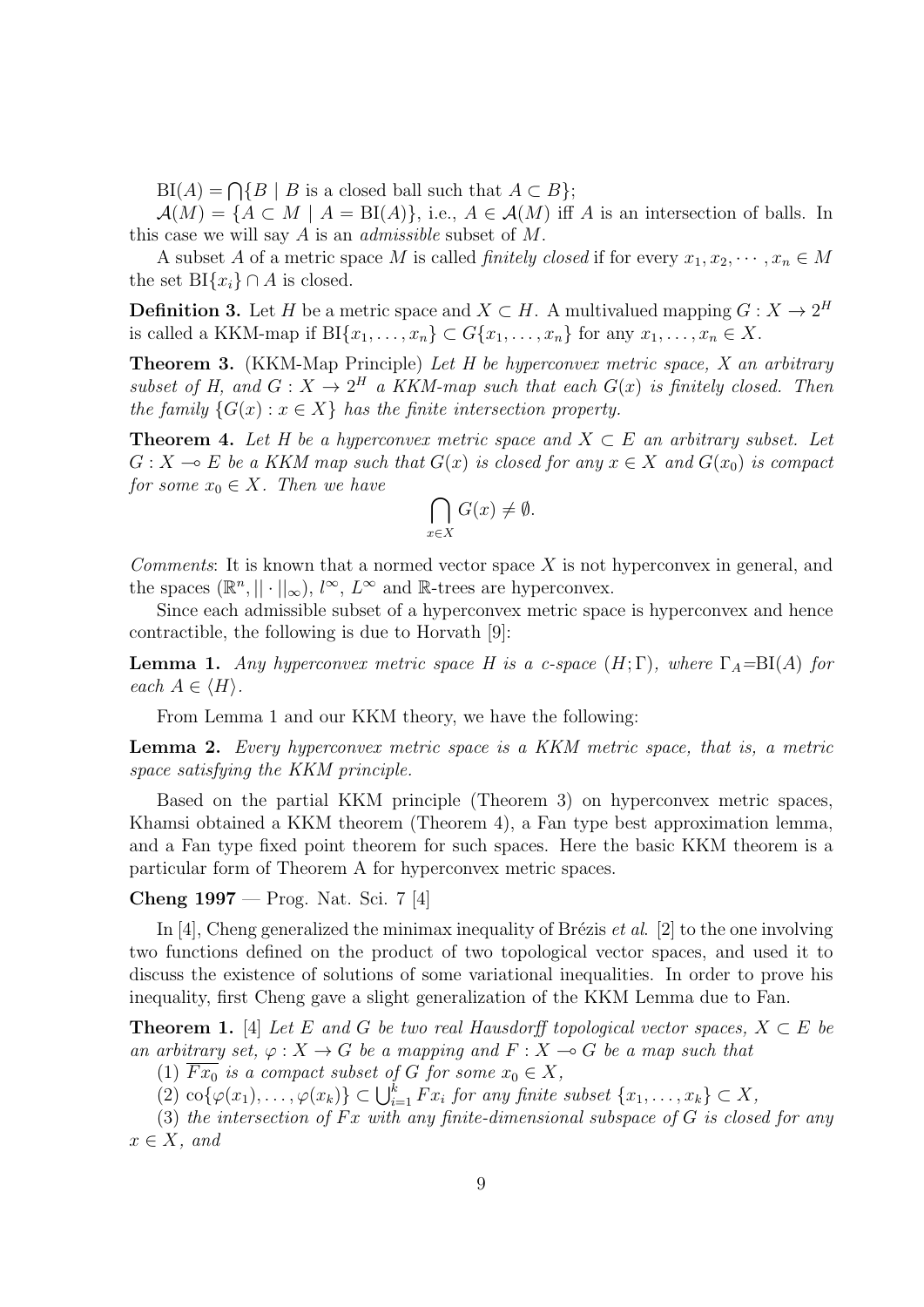(4) *for any convex subset*  $C$  *of*  $G$ *,* 

$$
(\overline{\bigcap_{x \in \varphi^{-1}(C)} Fx}) \cap C = (\bigcap_{x \in \varphi^{-1}(C)} Fx) \cap C.
$$

*Then*  $\bigcap_{x \in X} F x \neq \emptyset$ *.* 

*Comments*: See the next article [19].

### **Park 1998** — NFAA 3 [19]

*From the text*: In this paper [19], we show that Cheng's KKM theorem [4] is a simple consequence of an earlier result of the author and W. K. Kim [29]. We add other comments related to those works.

Theorem 1 of [29] generalizes the basic lemma of [2]. Note that those results are stated in old-fashioned way. In fact, we can regard *Y* as a convex space and *T x* is closed in *Y* . Then condition (2) seems to be superfluous. Moreover, we can use more general coercivity condition than condition (1). A far reaching generalization of Theorem 1 of  $[29]$  is [28, Theorem 3].

In this paper [19], we show that Cheng's main result [C. Theorem 1] is a consequence of [29, Theorem 1].

### **Yuan 1999** — JMAA 235 [32]

*Abstract*: In this note, the characterization for a set-valued mapping with finitely metrically open values being a generalized metric KKM mapping in hyperconvex metric spaces is established. This result could be regarded as a dual form of corresponding results for the Fan - KKM principle in hyperconvex metric spaces obtained recently by Khamsi [11] and Kirk-Sims-Yuan [13]. Then we show that the finite intersection property of generalized metric KKM mappings with finitely metrically open values indeed is equivalent to the finite intersection property of generalized metric KKM mappings with finitely metrically closed values in hyperconvex metric spaces. As applications, we first obtain Ky Fan type matching theorems for both closed and open covers in hyperconvex metric spaces, which, in turn, are used to establish fixed point theorems for set-valued mappings in hyperconvex metric spaces.

*From the text*: The following are due to Khamsi [11] and Yuan [32]:

**Definition.** Let  $(M, d)$  be a metric space. A subset  $S \subset M$  is said to be *finitely metrically closed* [resp. *finitely metrically open*] if for each  $F \in \mathcal{A}(M)$ , the set  $F \cap S = \text{BI}(F) \cap S$  is closed [resp. open]. Note that  $BI(F)$  is always defined and belongs to  $\mathcal{A}(M)$ . Thus if S is closed [resp. open] in *M*, it is obviously finitely metrically closed [resp. open].

**Theorem 5.** (KKM-Map Principle) [11] *Let H be a hyperconvex metric space, X an arbitrary subset of H, and*  $G: X \rightarrow H$  *a KKM map such that each*  $G(x)$  *is finitely metrically closed*  $[$  *resp. finitely metrically open* $]$ *. Then the family*  ${G(x) : x \in X}$  *has the finite intersection property.*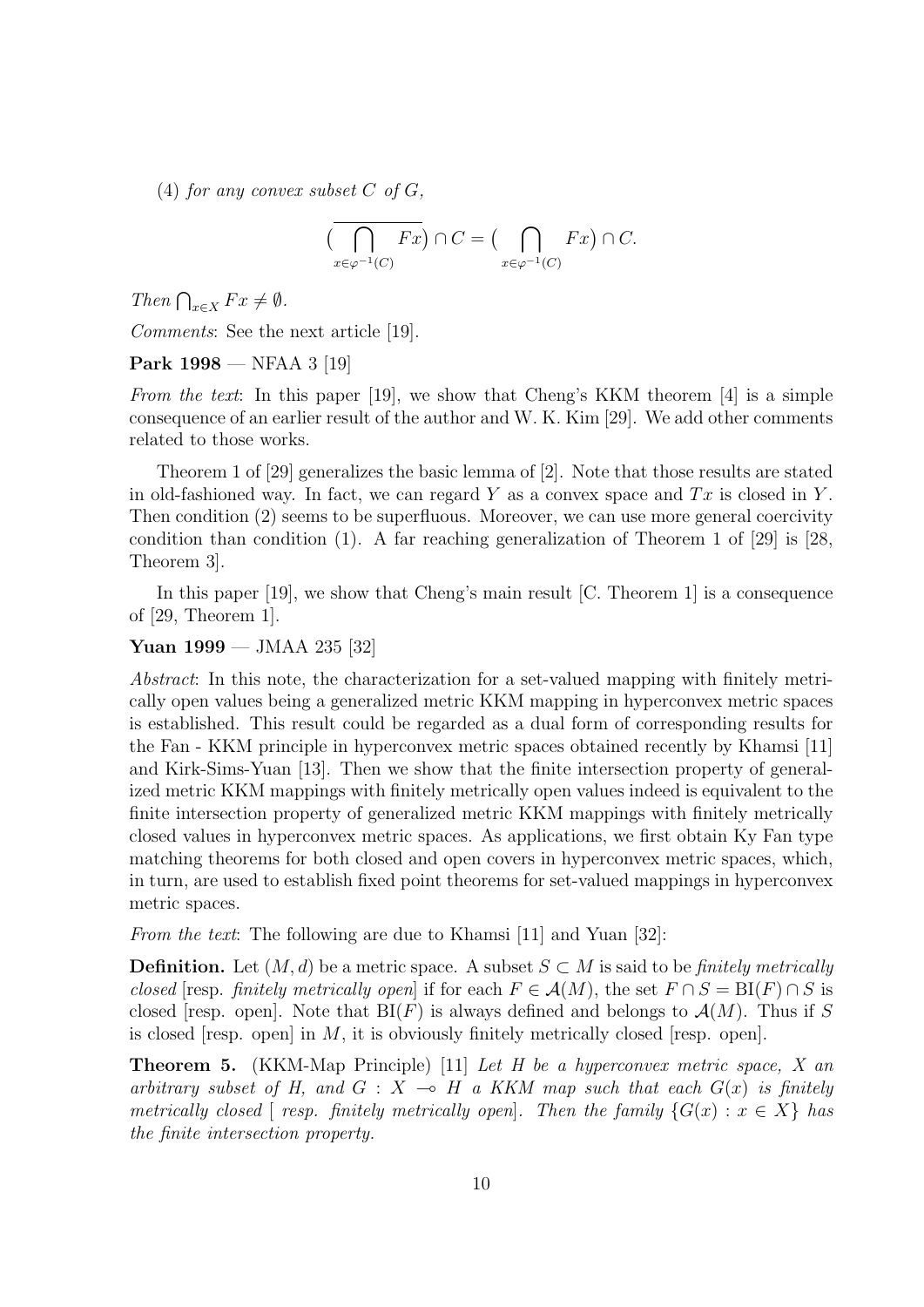*Comments*: This paper [32] begins with a characterization for a generalized metric KKM map in hyperconvex metric spaces established by Kirk-Sims-Yuan [13] and its open-valued version. This characterization is extended to KKM spaces by the present author as in Theorem 4.4[?]. Recall that partial KKM principle implies the KKM principle for hyperconvex metric spaces, that is, hyperconvex metric spaces with finitely metric topology are simply KKM spaces. Therefore, most results in this paper are simple consequences of the corresponding known ones for KKM spaces, for example, in Park [22]. Moreover, the author sometimes assumes superfluous restrictions and some of his proofs are unnecessarily lengthy and complicated.

Theorem 5 shows that any hyperconvex metric space having *finitely metric topology* is a KKM space and follows from Theorem A. Hence such space satisfies all results in [22].

Note that *H* in [11, Theorem 4] can have the finitely metric topology. Therefore it is natural, but not practical, to assume that *every hyperconvex metric space has the finitely metric topology*. This assumption simplifies the texts of [11,13,32].

### **Isac - Yuan 1999** — Discuss. Math. 19 [10]

*Abstract*: We first establish the dual form of KKM principle which is a hyperconvex version of corresponding result due to Shih. Then Ky Fan type matching theorem for finitely closed and open covers are given. As applications we establish some intersection theorems which are hyperconvex version of of corresponding results due to Alexandroff and Pasynkoff, Fan, Klee, Horvath and Lassonde. Then Ky Fan type best approximation theorem and Schauder-Tychonoff fixed point theorem for set-valued maps (i.e., Fan-Glicksberg fixed point theorem)in hyperconvex spaces are also developed, and finally one unified form of Browder - Fan fixed point theorem for set-valued maps in hyperconvex spaces is given. These results include corresponding results in the literature due to Khamsi, Kirk and Shin, Kirk et al. as special cases.

*Comments*: The authors establish the dual (open-valued) form of the KKM principle, which is a hyperconvex version of a corresponding earlier result due to M. H. Shih. Some related results are also obtained.

### **Kirk-Sims-Yuan 2000** — NA 39 [13]

*From the text*: In [13], the authors first establish a characterization of the KKM principle in hyperconvex metric spaces which in turn leads to a characterization theorem for a family of subsets with the finite intersection property in such a setting. As applications we give hyperconvex versions of Fan's celebrated minimax principle and Fan's best approximation theorem for set-valued mappings. These in turn are applied to obtain formulations of the Browder-Fan fixed point theorem and the Schauder - Tychonoff fixed point theorem in hyperconvex metric spaces for set-valued mappings. Finally, existence theorems for saddle points, intersection theorems and Nash equilibria are also obtained. Our results unify and extend several of the results cited above.

**Definition 2.1.** Let *X* be any nonempty set and let *M* be a metric space. A set-valued mapping  $G: X \to 2^M \setminus \{\emptyset\}$  is said to be a *generalized metric KKM mapping* (GMKKM) if for each nonempty finite set  $\{x_1, \ldots, x_n\} \subset X$ , there exists a set  $\{y_1, \ldots, y_n\}$  of points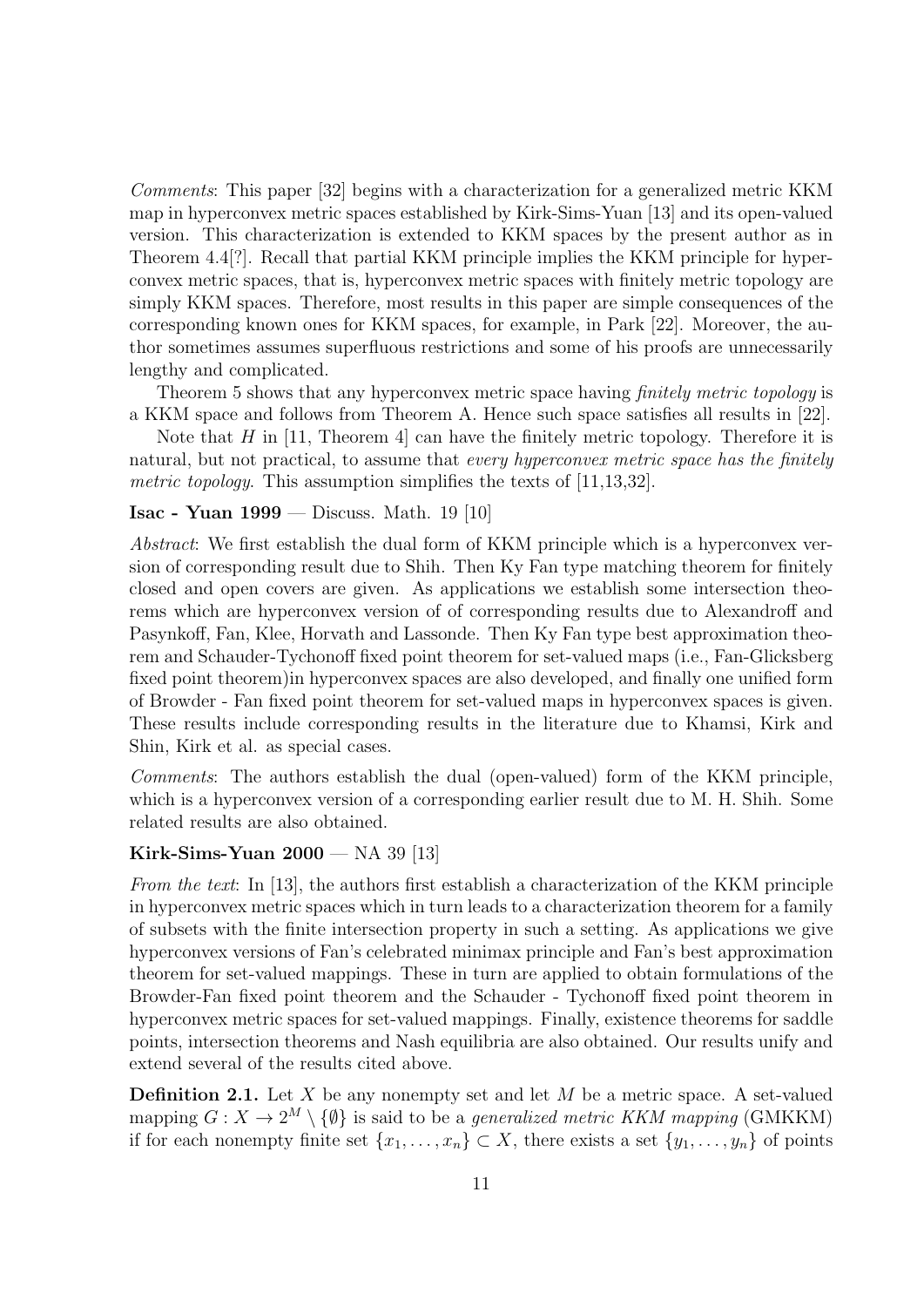of *M*, not necessarily all different, such that for each subset  $\{y_{i_1}, \ldots, y_{i_k}\}$  of  $\{y_1, \ldots, y_n\}$ , we have

$$
\text{BI}\{y_{i_j} \mid j = 1, \dots, k\} \subset \bigcup_{j=1}^k G(x_{i_j}).
$$

As a special case of a generalized metric KKM mapping, we have the following definition of KKM mappings given essentially by Khamsi in [11].

**Definition 2.2.** Let *X* be a nonempty subset of a metric space *M*. Suppose  $G: X \to 2^M$ is a set-valued mapping with nonempty values. Then *G* is said to be a *metric KKM* (MKKM) mapping if for each finite subset  $A \in \langle X \rangle$ , BI( $A \subset G(A)$ .

**Theorem 2.1.** *Let X be a nonempty set and let M be a hyperconvex metric space. Suppose*  $G: X \to 2^M \setminus {\emptyset}$  *has finitely metrically closed values. Then the family*  $\{G(x) \mid x \in X\}$ *has the finite intersection property if and only if the mapping G is a generalized metric KKM mapping.*

**Theorem 2.2.** *Let X be a non-empty set and M be a hyperconvex metric space. Suppose*  $G: X \rightarrow 2^M \setminus \{\emptyset\}$  *is a set-valued mapping with nonempty closed values and suppose there exists*  $x_0 \in X$  *such that*  $G(x_0)$  *is compact. Then*  $\bigcap_{x \in X} G(x) \neq \emptyset$  *if and only if the mapping G is a generalized metric KKM mapping.*

*Comments*: Note that  $(M, X; \Gamma)$  with  $\Gamma : \langle X \rangle \to M$  and  $\Gamma_A := \text{BI}(A)$  for each  $A \in \langle X \rangle$ is an H-space (since each  $\Gamma_A$  is contractible).

In Definition 2.1,  $(M, A; \Gamma)$  with  $A := \{x_1, \ldots, x_n\}$  and  $\Gamma : \langle A \rangle \to M$  such that  $\Gamma\{x_{i_j} \mid j = 1, \ldots, k\} := \text{BI}\{y_{i_j} \mid j = 1, \ldots, k\} \subset M$  is an H-space. Therefore, a GMKKM map  $G: A \rightarrow M$  simply reduces to a MKKM map on  $(M, A; \Gamma)$ .

The authors stated a characterization, Theorem 2.1, for a generalized metrc KKM map with closed values on hyperconvex metric spaces. In Theorem 2.1, the hyperconvex metric space with finitely metric topology is a (partial) KKM space. Note that the necessity of Theorem 2.1 is trivial. Hence Theorem 2.1 follows from our KKM theorem A.

Theorem 2.2 is a Fan type KKM theorem for a generalized metric KKM map on hyperconvex metric KKM maps on hyperconvex metric spaces. Some variants of Theorem 2.2 are added. Since any hyperconvex metric space is an H-space, the sufficiency of Theorem 2.2 follows from Theorem A. The necessity is trivial and well-known for Gconvex spaces.

Note that all of the other results in [13] follow from Theorems 2.1 and 2.2. From these results, the authors follow the routine way in the KKM theory to establish a minimax inequality, a best approximation theorem, a Fan-Browder fixed point theorem, a maximal element theorem, a Fan type geometric property, and a Shauder-Tychonoff type fixed point property. The authors add non-compact versions of some of the fore-mentioned theorems, and applications to saddle points and Nash equilibria. The essence of such development is the abstract approach we have shown in Park [22].

We already noted that every hyperconvex metric space can be assumed to have the finitely metric topology. Therefore, the expressions like 'metric KKM', 'finitely metrically,' etc. can be eliminated in Yuan [32], Kirk et al. [13], and Tarafdar-Yuan [31].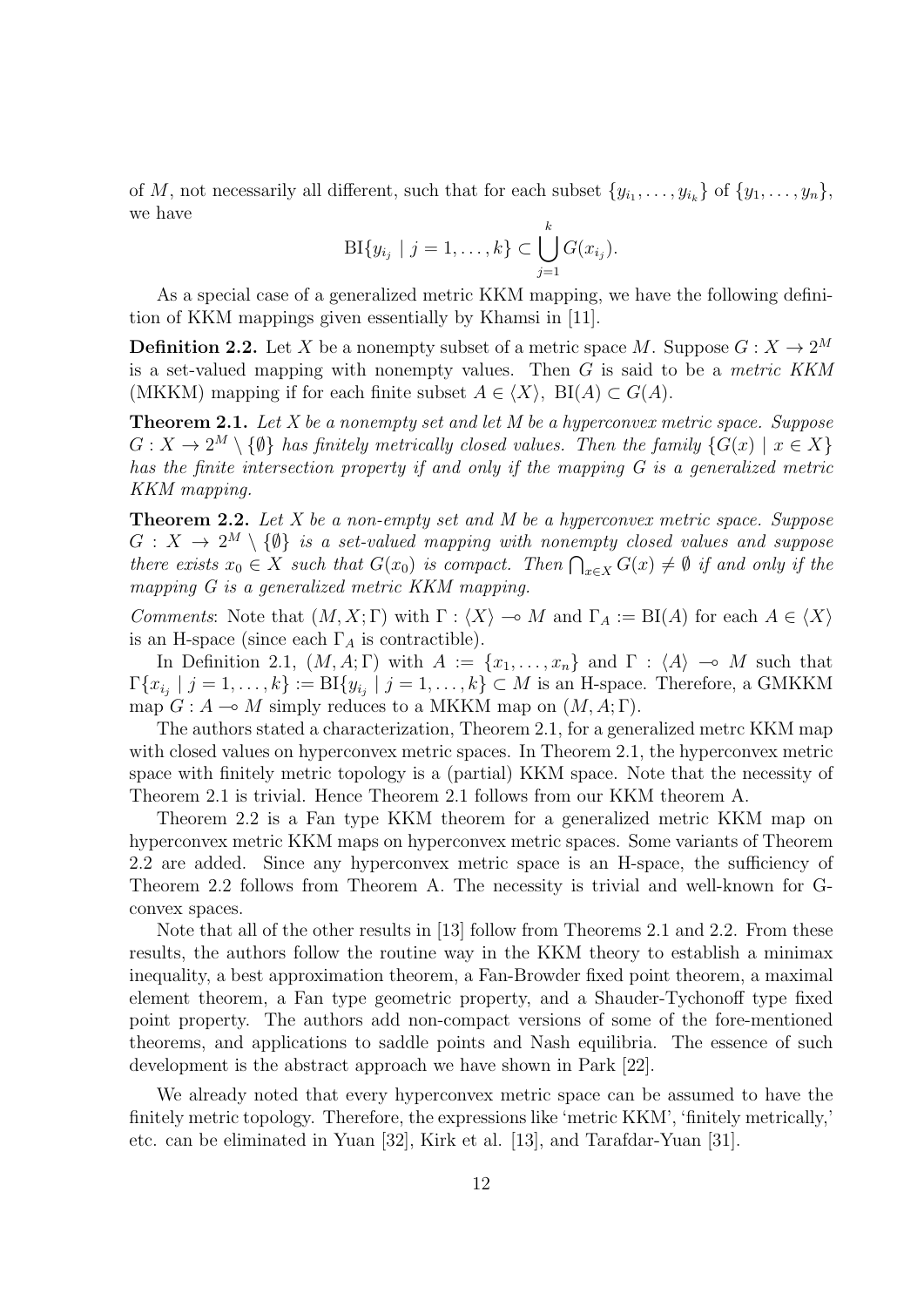**Park 2011** — NA 7 [23]

*Abstract*: In the KKM theory, some authors adopt the concepts of the compact closure (ccl), compact interior (cint), transfer compactly closed-valued multimap, transfer compactly l.s.c. multimap, and transfer compactly local intersection property, respectively, instead of the closure, interior, closed-valued multimap, l.s.c. multimap, and possession of a finite open cover property. In [23], we show that such adoption is inappropriate and artificial. In fact, any theorem with a term with "transfer" attached is equivalent to the corresponding one without "transfer". Moreover, we can invalidate terms with "compactly" attached by giving a finer topology on the underlying space. In such ways, we obtain simpler formulations of KKM type theorems, Fan-Browder type fixed point theorems, and other results in the KKM theory on abstract convex spaces.

# **References**

- [1] N. Aronszajn and P. Panitchpakdi, *Extensions of uniformly continuous transformations and hyperconvex metric spaces*, Pacific J. Math. **6** (1956), 405–439.
- [2] H. Br´ezis, L. Nirenberg, and G. Stampacchia, *A remark on Ky Fan's minimax principle*, Boll. Union Mat. Ital. (**4**) **6** (1972), 293–300.
- [3] F.E. Browder, *The fixed point theory of multi-valued mappings in topological vector spaces*, Math. Ann. **177** (1968), 283–301.
- [4] C. Cheng, *A minimax inequality and variational inequalities*, Progr. in Nat. Sci. **7** (1997), 92–99
- [5] J. Dugundji and A. Granas, *KKM-maps and variational inequalities*, Ann. Scuola Norm. Sup. Pisa **5** (1978), 679–682.
- [6] K. Fan, *A generalization of Tychonoff 's fixed point theorem*, Math. Ann. **142** (1961), 305–310.
- [7] K. Fan, *Fixed-point and related theorems for noncompact convex sets*, Game Theory and Related Topics (O. Moeshlin and D. Pallaschke, Eds.), pp.151–156, North-Holland, Amsterdam, 1979.
- [8] K. Fan, *Some properties of convex sets related to fixed point theorems*, Math. Ann. **266** (1984), 519–537.
- [9] C.D. Horvath, *Extension and selection theorems in topological spaces with a generalized convexity structure*, Ann. Fac. Sci. Toulouse **2** (1993), 253–269.
- [10] G. Isac and G. X.-Z. Yuan, *The dual form of Knaster-Kuratowski-Mazurkiewicz principle in hyperconvex metric spaces and some applications,* Discuss. Math. Diff. Incl. **19** (1999), 17–33.
- [11] M.A. Khamsi, *KKM and Ky Fan theorems in hyperconvex metric spaces*, J. Math. Anal. Appl. **204** (1996), 298–306.
- [12] B. Knaster, K. Kuratowski, S. Mazurkiewicz, *Ein Beweis des Fixpunktsatzes f¨ur n-Dimen- sionale Simplexe*, Fund. Math. **14** (1929), 132–137.
- [13] W.A. Kirk, B. Sims, and G. X.-Z. Yuan, *The Knaster–Kuratowski and Mazurkiewicz theory in hyperconvex metric spaces and some of its applications*, Nonlinear Anal. **39** (2000), 611–627.